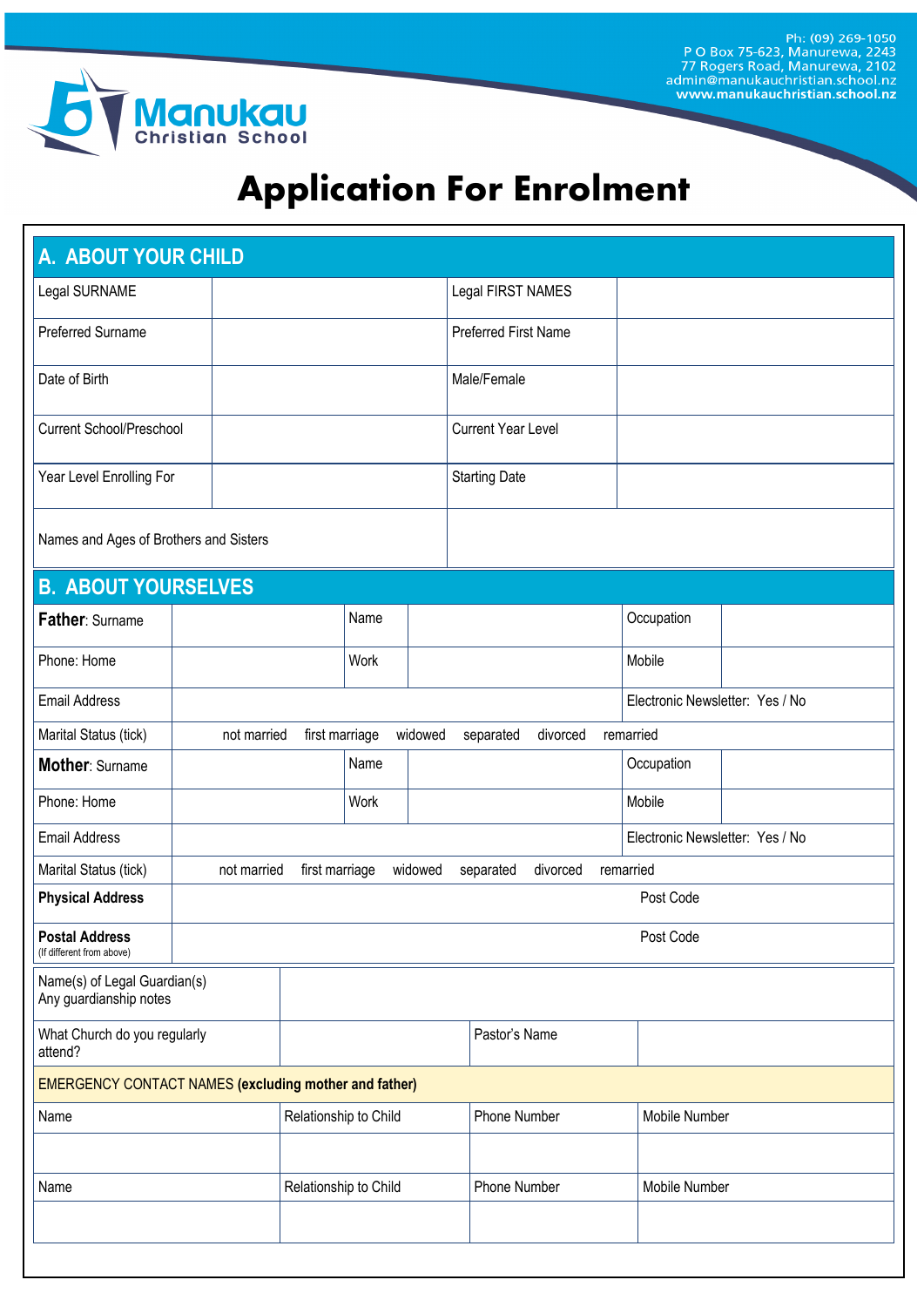## **C. STATEMENTS**

| A statement on your Christian faith and experience and why you wish to enrol your child at Manukau Christian School. If you are not a Christian, then |  |
|-------------------------------------------------------------------------------------------------------------------------------------------------------|--|
| just a statement on why you wish to enrol your child in a Christian school.                                                                           |  |

**\_\_\_\_\_\_\_\_\_\_\_\_\_\_\_\_\_\_\_\_\_\_\_\_\_\_\_\_\_\_\_\_\_\_\_\_\_\_\_\_\_\_\_\_\_\_\_\_\_\_\_\_\_\_\_\_\_\_\_\_\_\_\_\_\_\_\_\_\_\_\_\_\_\_\_\_\_\_\_\_\_\_\_\_\_\_\_\_\_\_\_\_\_\_\_\_\_\_\_\_\_\_\_\_\_\_\_\_\_\_\_\_\_\_\_\_\_\_\_\_\_\_\_\_\_\_\_\_\_\_\_\_\_\_\_\_\_\_\_\_\_\_\_\_\_\_\_\_\_\_ \_\_\_\_\_\_\_\_\_\_\_\_\_\_\_\_\_\_\_\_\_\_\_\_\_\_\_\_\_\_\_\_\_\_\_\_\_\_\_\_\_\_\_\_\_\_\_\_\_\_\_\_\_\_\_\_\_\_\_\_\_\_\_\_\_\_\_\_\_\_\_\_\_\_\_\_\_\_\_\_\_\_\_\_\_\_\_\_\_\_\_\_\_\_\_\_\_\_\_\_\_\_\_\_\_\_\_\_\_\_\_\_\_\_\_\_\_\_\_\_\_\_\_\_\_\_\_\_\_\_\_\_\_\_\_\_\_\_\_\_\_\_\_\_\_\_\_\_\_\_ \_\_\_\_\_\_\_\_\_\_\_\_\_\_\_\_\_\_\_\_\_\_\_\_\_\_\_\_\_\_\_\_\_\_\_\_\_\_\_\_\_\_\_\_\_\_\_\_\_\_\_\_\_\_\_\_\_\_\_\_\_\_\_\_\_\_\_\_\_\_\_\_\_\_\_\_\_\_\_\_\_\_\_\_\_\_\_\_\_\_\_\_\_\_\_\_\_\_\_\_\_\_\_\_\_\_\_\_\_\_\_\_\_\_\_\_\_\_\_\_\_\_\_\_\_\_\_\_\_\_\_\_\_\_\_\_\_\_\_\_\_\_\_\_\_\_\_\_\_\_**

**\_\_\_\_\_\_\_\_\_\_\_\_\_\_\_\_\_\_\_\_\_\_\_\_\_\_\_\_\_\_\_\_\_\_\_\_\_\_\_\_\_\_\_\_\_\_\_\_\_\_\_\_\_\_\_\_\_\_\_\_\_\_\_\_\_\_\_\_\_\_\_\_\_\_\_\_\_\_\_\_\_\_\_\_\_\_\_\_\_\_\_\_\_\_\_\_\_\_\_\_\_\_\_\_\_\_\_\_\_\_\_\_\_\_\_\_\_\_\_\_\_\_\_\_\_\_\_\_\_\_\_\_\_\_\_\_\_\_\_\_\_\_\_\_\_\_\_\_\_\_ \_\_\_\_\_\_\_\_\_\_\_\_\_\_\_\_\_\_\_\_\_\_\_\_\_\_\_\_\_\_\_\_\_\_\_\_\_\_\_\_\_\_\_\_\_\_\_\_\_\_\_\_\_\_\_\_\_\_\_\_\_\_\_\_\_\_\_\_\_\_\_\_\_\_\_\_\_\_\_\_\_\_\_\_\_\_\_\_\_\_\_\_\_\_\_\_\_\_\_\_\_\_\_\_\_\_\_\_\_\_\_\_\_\_\_\_\_\_\_\_\_\_\_\_\_\_\_\_\_\_\_\_\_\_\_\_\_\_\_\_\_\_\_\_\_\_\_\_\_\_ \_\_\_\_\_\_\_\_\_\_\_\_\_\_\_\_\_\_\_\_\_\_\_\_\_\_\_\_\_\_\_\_\_\_\_\_\_\_\_\_\_\_\_\_\_\_\_\_\_\_\_\_\_\_\_\_\_\_\_\_\_\_\_\_\_\_\_\_\_\_\_\_\_\_\_\_\_\_\_\_\_\_\_\_\_\_\_\_\_\_\_\_\_\_\_\_\_\_\_\_\_\_\_\_\_\_\_\_\_\_\_\_\_\_\_\_\_\_\_\_\_\_\_\_\_\_\_\_\_\_\_\_\_\_\_\_\_\_\_\_\_\_\_\_\_\_\_\_\_\_ \_\_\_\_\_\_\_\_\_\_\_\_\_\_\_\_\_\_\_\_\_\_\_\_\_\_\_\_\_\_\_\_\_\_\_\_\_\_\_\_\_\_\_\_\_\_\_\_\_\_\_\_\_\_\_\_\_\_\_\_\_\_\_\_\_\_\_\_\_\_\_\_\_\_\_\_\_\_\_\_\_\_\_\_\_\_\_\_\_\_\_\_\_\_\_\_\_\_\_\_\_\_\_\_\_\_\_\_\_\_\_\_\_\_\_\_\_\_\_\_\_\_\_\_\_\_\_\_\_\_\_\_\_\_\_\_\_\_\_\_\_\_\_\_\_\_\_\_\_\_**

## **Father: \_\_\_\_\_\_\_\_\_\_\_\_\_\_\_\_\_\_\_\_\_\_\_\_\_\_\_\_\_\_\_\_\_\_\_\_\_\_\_\_\_\_\_\_\_\_\_\_\_\_\_\_\_\_\_\_\_\_\_\_\_\_\_\_\_\_\_\_\_\_\_\_\_\_\_\_\_\_\_\_\_\_\_\_\_\_\_\_\_\_\_\_\_\_\_\_\_\_\_\_\_\_\_\_\_\_\_\_\_\_\_\_\_**

**Mother: \_\_\_\_\_\_\_\_\_\_\_\_\_\_\_\_\_\_\_\_\_\_\_\_\_\_\_\_\_\_\_\_\_\_\_\_\_\_\_\_\_\_\_\_\_\_\_\_\_\_\_\_\_\_\_\_\_\_\_\_\_\_\_\_\_\_\_\_\_\_\_\_\_\_\_\_\_\_\_\_\_\_\_\_\_\_\_\_\_\_\_\_\_\_\_\_\_\_\_\_\_\_\_\_\_\_\_\_\_\_\_\_\_**

| <b>D. MEDICAL AND GENERAL INFORMATION</b>                                                                                                                                                        |                                                                                                    |                                                 |  |  |  |
|--------------------------------------------------------------------------------------------------------------------------------------------------------------------------------------------------|----------------------------------------------------------------------------------------------------|-------------------------------------------------|--|--|--|
| Details of any allergies or health problems that may affect schooling or<br>need attention during school hours                                                                                   |                                                                                                    |                                                 |  |  |  |
| Details of any special learning difficulties your child may have, or<br>details of any tests, psychological reports or tutoring                                                                  |                                                                                                    |                                                 |  |  |  |
| Any other information about your child i.e. social, emotional or<br>behavioural that may affect their progress in class                                                                          |                                                                                                    |                                                 |  |  |  |
| Are there any special religious reasons that prevent your child from<br>taking part in any school activities or abiding by any of our rules<br>(Please ensure you have read the rules carefully) |                                                                                                    |                                                 |  |  |  |
| Is your child to be listed with the Dental Clinic:<br>Yes / No<br>(If Yes, contact details will be provided to the Dental Services)                                                              | Yes / No<br>And the Public Health Nurse?:<br>(If Yes, contact details will be provided to the PHN) |                                                 |  |  |  |
| <b>Family Doctor</b>                                                                                                                                                                             | Doctor's Phone Number                                                                              |                                                 |  |  |  |
| Ethnicity of child (the group or groups that you identify with)                                                                                                                                  |                                                                                                    | lwi:                                            |  |  |  |
| Citizenship/Nationality (Country of which your child holds a passport)                                                                                                                           |                                                                                                    | Home Language:                                  |  |  |  |
| My child's verbal communication in English and understanding of<br>English is (circle one):                                                                                                      | <b>POOR</b><br><b>FAIR</b>                                                                         | GOOD<br><b>VERY GOOD</b><br><b>EXCELLENT</b>    |  |  |  |
| I understand that should my child require ESOL assistance, there will be a surcharge of \$600 per<br>term. (This will be discussed with you and confirmed prior to commencement).                |                                                                                                    | Yes / No                                        |  |  |  |
| School activities are posted on the school website/facebook. I give permission for my child's work/<br>Yes / No<br>photo to be posted. Facebook photos will not be tagged.                       |                                                                                                    |                                                 |  |  |  |
| How did you hear about Manukau Christian School                                                                                                                                                  |                                                                                                    |                                                 |  |  |  |
| School website<br>Facebook                                                                                                                                                                       | <b>Existing MCS student</b>                                                                        | <b>School Newsletter</b><br>Letterbox mail drop |  |  |  |
| Other website<br>Advertisement<br>Friends/Family                                                                                                                                                 | Agent                                                                                              | Other  (please specify)                         |  |  |  |
| Please include the names of Friends/Family who recommended the school and/or specify additional information that may assist with your application:                                               |                                                                                                    |                                                 |  |  |  |
|                                                                                                                                                                                                  |                                                                                                    |                                                 |  |  |  |
|                                                                                                                                                                                                  |                                                                                                    |                                                 |  |  |  |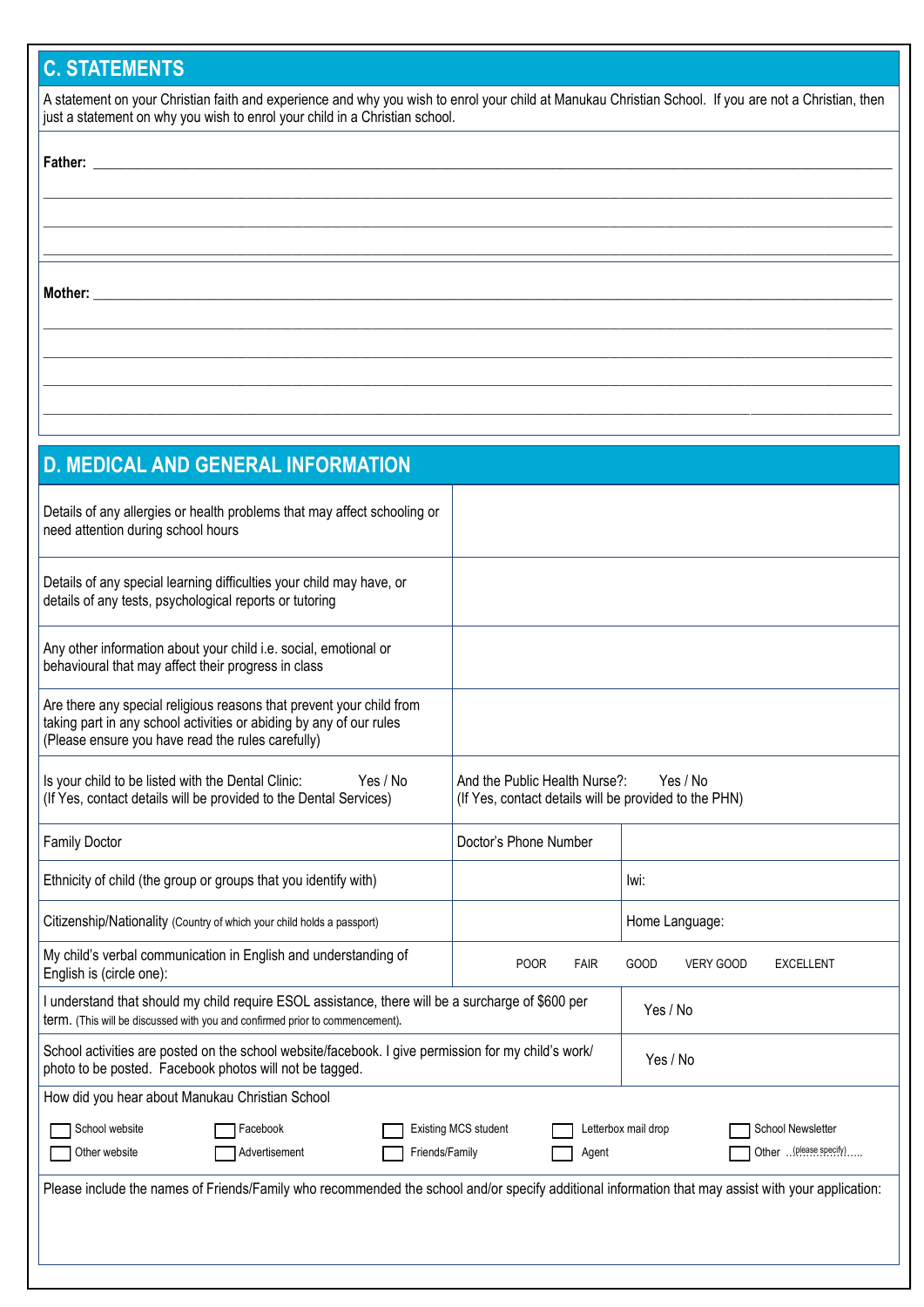| E. PRESCHOOL (Year One Enrolments Only)                                                                                                                                                                                                                                                                                                                                                                                                                                                                                                                                                                                                                                                                                                                                                                                                                                                                                                                                                                                                                                                                                                                                                                                                                                                                                                                                                                                                                                                                                                                                                                                                                                                                                                                                                                                                                                                                                                                                                                                                                                                                                                                                                                                                                                                                                                                                                                                                                                                                                                                                                                             |                                                                                            |  |  |                                                                                                                             |  |
|---------------------------------------------------------------------------------------------------------------------------------------------------------------------------------------------------------------------------------------------------------------------------------------------------------------------------------------------------------------------------------------------------------------------------------------------------------------------------------------------------------------------------------------------------------------------------------------------------------------------------------------------------------------------------------------------------------------------------------------------------------------------------------------------------------------------------------------------------------------------------------------------------------------------------------------------------------------------------------------------------------------------------------------------------------------------------------------------------------------------------------------------------------------------------------------------------------------------------------------------------------------------------------------------------------------------------------------------------------------------------------------------------------------------------------------------------------------------------------------------------------------------------------------------------------------------------------------------------------------------------------------------------------------------------------------------------------------------------------------------------------------------------------------------------------------------------------------------------------------------------------------------------------------------------------------------------------------------------------------------------------------------------------------------------------------------------------------------------------------------------------------------------------------------------------------------------------------------------------------------------------------------------------------------------------------------------------------------------------------------------------------------------------------------------------------------------------------------------------------------------------------------------------------------------------------------------------------------------------------------|--------------------------------------------------------------------------------------------|--|--|-----------------------------------------------------------------------------------------------------------------------------|--|
| To be completed if your child is enrolling at school for the first time                                                                                                                                                                                                                                                                                                                                                                                                                                                                                                                                                                                                                                                                                                                                                                                                                                                                                                                                                                                                                                                                                                                                                                                                                                                                                                                                                                                                                                                                                                                                                                                                                                                                                                                                                                                                                                                                                                                                                                                                                                                                                                                                                                                                                                                                                                                                                                                                                                                                                                                                             |                                                                                            |  |  |                                                                                                                             |  |
| <b>EARLY CHILDHOOD EDUCATION (ECE)</b> The following information is required by the Ministry of Education                                                                                                                                                                                                                                                                                                                                                                                                                                                                                                                                                                                                                                                                                                                                                                                                                                                                                                                                                                                                                                                                                                                                                                                                                                                                                                                                                                                                                                                                                                                                                                                                                                                                                                                                                                                                                                                                                                                                                                                                                                                                                                                                                                                                                                                                                                                                                                                                                                                                                                           |                                                                                            |  |  |                                                                                                                             |  |
| Did your child regularly attend Early Childhood Education? (i.e. booked into a service for sessions each week/fortnight unless sick, on holiday etc)                                                                                                                                                                                                                                                                                                                                                                                                                                                                                                                                                                                                                                                                                                                                                                                                                                                                                                                                                                                                                                                                                                                                                                                                                                                                                                                                                                                                                                                                                                                                                                                                                                                                                                                                                                                                                                                                                                                                                                                                                                                                                                                                                                                                                                                                                                                                                                                                                                                                |                                                                                            |  |  |                                                                                                                             |  |
| Yes, for the last ______ year(s).<br>Not regularly, only occasionally with no on-going schedule.<br>No, did not attend ECE.                                                                                                                                                                                                                                                                                                                                                                                                                                                                                                                                                                                                                                                                                                                                                                                                                                                                                                                                                                                                                                                                                                                                                                                                                                                                                                                                                                                                                                                                                                                                                                                                                                                                                                                                                                                                                                                                                                                                                                                                                                                                                                                                                                                                                                                                                                                                                                                                                                                                                         |                                                                                            |  |  |                                                                                                                             |  |
| If your child attended an Early Childhood Education service(s) in the six months prior to starting school, please complete the table below.                                                                                                                                                                                                                                                                                                                                                                                                                                                                                                                                                                                                                                                                                                                                                                                                                                                                                                                                                                                                                                                                                                                                                                                                                                                                                                                                                                                                                                                                                                                                                                                                                                                                                                                                                                                                                                                                                                                                                                                                                                                                                                                                                                                                                                                                                                                                                                                                                                                                         |                                                                                            |  |  |                                                                                                                             |  |
| 1. If your child was attending more than one service at the same time, please enter the hours per week for up to three services.<br>If your child attended one service, but changed to a different service within six months prior to starting school, please complete the table for the last service only,<br>not both.<br>3. If your child's attendance hours varied, or you are uncertain, please enter an approximate or average number of hours per week.                                                                                                                                                                                                                                                                                                                                                                                                                                                                                                                                                                                                                                                                                                                                                                                                                                                                                                                                                                                                                                                                                                                                                                                                                                                                                                                                                                                                                                                                                                                                                                                                                                                                                                                                                                                                                                                                                                                                                                                                                                                                                                                                                      |                                                                                            |  |  |                                                                                                                             |  |
| Hours per week for up to three services                                                                                                                                                                                                                                                                                                                                                                                                                                                                                                                                                                                                                                                                                                                                                                                                                                                                                                                                                                                                                                                                                                                                                                                                                                                                                                                                                                                                                                                                                                                                                                                                                                                                                                                                                                                                                                                                                                                                                                                                                                                                                                                                                                                                                                                                                                                                                                                                                                                                                                                                                                             | Service 2<br>Service 3<br>Service 1<br><b>Or</b><br>(hrs/week)<br>(hrs/week)<br>(hrs/week) |  |  |                                                                                                                             |  |
| a. Kohanga Reo                                                                                                                                                                                                                                                                                                                                                                                                                                                                                                                                                                                                                                                                                                                                                                                                                                                                                                                                                                                                                                                                                                                                                                                                                                                                                                                                                                                                                                                                                                                                                                                                                                                                                                                                                                                                                                                                                                                                                                                                                                                                                                                                                                                                                                                                                                                                                                                                                                                                                                                                                                                                      |                                                                                            |  |  |                                                                                                                             |  |
| b. Playcentre                                                                                                                                                                                                                                                                                                                                                                                                                                                                                                                                                                                                                                                                                                                                                                                                                                                                                                                                                                                                                                                                                                                                                                                                                                                                                                                                                                                                                                                                                                                                                                                                                                                                                                                                                                                                                                                                                                                                                                                                                                                                                                                                                                                                                                                                                                                                                                                                                                                                                                                                                                                                       |                                                                                            |  |  | Please tick appropriate box                                                                                                 |  |
| c. Kindergarten or Education and Care centre                                                                                                                                                                                                                                                                                                                                                                                                                                                                                                                                                                                                                                                                                                                                                                                                                                                                                                                                                                                                                                                                                                                                                                                                                                                                                                                                                                                                                                                                                                                                                                                                                                                                                                                                                                                                                                                                                                                                                                                                                                                                                                                                                                                                                                                                                                                                                                                                                                                                                                                                                                        |                                                                                            |  |  | g. Attended, but only outside NZ                                                                                            |  |
| d. Home based service                                                                                                                                                                                                                                                                                                                                                                                                                                                                                                                                                                                                                                                                                                                                                                                                                                                                                                                                                                                                                                                                                                                                                                                                                                                                                                                                                                                                                                                                                                                                                                                                                                                                                                                                                                                                                                                                                                                                                                                                                                                                                                                                                                                                                                                                                                                                                                                                                                                                                                                                                                                               |                                                                                            |  |  | h. Attended, but don't know what type                                                                                       |  |
| e. Playgroup                                                                                                                                                                                                                                                                                                                                                                                                                                                                                                                                                                                                                                                                                                                                                                                                                                                                                                                                                                                                                                                                                                                                                                                                                                                                                                                                                                                                                                                                                                                                                                                                                                                                                                                                                                                                                                                                                                                                                                                                                                                                                                                                                                                                                                                                                                                                                                                                                                                                                                                                                                                                        |                                                                                            |  |  | i. Did not attend                                                                                                           |  |
| f. The Correspondence School                                                                                                                                                                                                                                                                                                                                                                                                                                                                                                                                                                                                                                                                                                                                                                                                                                                                                                                                                                                                                                                                                                                                                                                                                                                                                                                                                                                                                                                                                                                                                                                                                                                                                                                                                                                                                                                                                                                                                                                                                                                                                                                                                                                                                                                                                                                                                                                                                                                                                                                                                                                        |                                                                                            |  |  | j. Unable to establish if attended                                                                                          |  |
|                                                                                                                                                                                                                                                                                                                                                                                                                                                                                                                                                                                                                                                                                                                                                                                                                                                                                                                                                                                                                                                                                                                                                                                                                                                                                                                                                                                                                                                                                                                                                                                                                                                                                                                                                                                                                                                                                                                                                                                                                                                                                                                                                                                                                                                                                                                                                                                                                                                                                                                                                                                                                     |                                                                                            |  |  |                                                                                                                             |  |
| <b>F. DECLARATION OF COMMITMENT</b>                                                                                                                                                                                                                                                                                                                                                                                                                                                                                                                                                                                                                                                                                                                                                                                                                                                                                                                                                                                                                                                                                                                                                                                                                                                                                                                                                                                                                                                                                                                                                                                                                                                                                                                                                                                                                                                                                                                                                                                                                                                                                                                                                                                                                                                                                                                                                                                                                                                                                                                                                                                 |                                                                                            |  |  |                                                                                                                             |  |
| Are there any issues or questions you need to ask, or are there any parts of the prospectus unclear to you? Yes / No<br>I/We hereby make application for the aforementioned child to be enrolled at Manukau Christian School. In making this application, I/we agree to:<br>support the aims of the school and accept the Conditions of Enrolment stated in the Prospectus.<br>understand that on-going enrolment is subject to an acceptable standard of behaviour and a positive attitude to learning, with Manukau Christian<br>$\bullet$<br>School having the right to terminate an enrolment if insufficient progress is made.<br>help our child to abide by the school rules and support the policies of Manukau Christian School, including ensuring that our child completes all<br>$\bullet$<br>homework each night.<br>understand that the school is undertaking to support us as parents and this includes helping us to keep developing as parents. We are agreeable<br>to attend at least one presentation per year that outlines the aims of Christian education, provides a biblical view on parenting or promotes a<br>biblical Christian worldview. In signing this we agree to attend such events annually.<br>a \$75 non-refundable application fee is to accompany this form. Submission of this enrolment form does not guarantee a place. Payment may be<br>$\bullet$<br>made directly to account 12-3615-0014533-00 with your child's name as the reference.<br>a \$500 non-refundable enrolment fee per family to be paid on acceptance of your son/daughter. This fee must be paid within 7 days to confirm<br>$\bullet$<br>enrolment. Members of Covenant Presbyterian Church are exempt from this fee.<br>all new enrolments will be required to pay \$1000 towards their first term fees in advance. The remainder of the year's fees will be due monthly or<br>$\bullet$<br>per term as agreed by the Principal/Executive Officer.<br>give the greater of 10 calendar weeks or one school term's notice in writing of our intention to withdraw our child from Manukau Christian<br>$\bullet$<br>School. We understand that failure to give this notice will incur a Term Notice Fee being payable within 7 days of our child's withdrawal from<br>school.<br>pay overdue interest on all outstanding account balances, calculated using the current daily overdraft rate of BNZ Bank against the outstanding<br>$\bullet$<br>account balance of our account.<br>payment of collection and other costs associated with recovery of any monies owing under this agreement.<br>$\bullet$ |                                                                                            |  |  |                                                                                                                             |  |
|                                                                                                                                                                                                                                                                                                                                                                                                                                                                                                                                                                                                                                                                                                                                                                                                                                                                                                                                                                                                                                                                                                                                                                                                                                                                                                                                                                                                                                                                                                                                                                                                                                                                                                                                                                                                                                                                                                                                                                                                                                                                                                                                                                                                                                                                                                                                                                                                                                                                                                                                                                                                                     |                                                                                            |  |  | (Mother)<br>Date and the state of the state of the state of the state of the state of the state of the state of the state o |  |
| <b>PLEASE NOTE:</b>                                                                                                                                                                                                                                                                                                                                                                                                                                                                                                                                                                                                                                                                                                                                                                                                                                                                                                                                                                                                                                                                                                                                                                                                                                                                                                                                                                                                                                                                                                                                                                                                                                                                                                                                                                                                                                                                                                                                                                                                                                                                                                                                                                                                                                                                                                                                                                                                                                                                                                                                                                                                 |                                                                                            |  |  |                                                                                                                             |  |
| ALL enrolments must include a birth certificate or passport and a copy of the most recent school report (if applicable).<br>$\bullet$                                                                                                                                                                                                                                                                                                                                                                                                                                                                                                                                                                                                                                                                                                                                                                                                                                                                                                                                                                                                                                                                                                                                                                                                                                                                                                                                                                                                                                                                                                                                                                                                                                                                                                                                                                                                                                                                                                                                                                                                                                                                                                                                                                                                                                                                                                                                                                                                                                                                               |                                                                                            |  |  |                                                                                                                             |  |
| Post this form to: Manukau Christian School, PO Box 75-623, Manurewa or email admin@manukauchristian.school.nz<br>$\bullet$                                                                                                                                                                                                                                                                                                                                                                                                                                                                                                                                                                                                                                                                                                                                                                                                                                                                                                                                                                                                                                                                                                                                                                                                                                                                                                                                                                                                                                                                                                                                                                                                                                                                                                                                                                                                                                                                                                                                                                                                                                                                                                                                                                                                                                                                                                                                                                                                                                                                                         |                                                                                            |  |  |                                                                                                                             |  |
| Parents must sign a Medications Advice if their child/ren require/s medications to be administered at school.<br>$\bullet$                                                                                                                                                                                                                                                                                                                                                                                                                                                                                                                                                                                                                                                                                                                                                                                                                                                                                                                                                                                                                                                                                                                                                                                                                                                                                                                                                                                                                                                                                                                                                                                                                                                                                                                                                                                                                                                                                                                                                                                                                                                                                                                                                                                                                                                                                                                                                                                                                                                                                          |                                                                                            |  |  |                                                                                                                             |  |
| An acceptance of an enrolment application into Years 1 to 8 at Manukau Christian School does not guarantee acceptance into the high school<br>$\bullet$<br>(Years 9 to 13). A separate enrolment application is required for entry into the high school.<br>Address and phone number details are collected at the time of enrolment and during the student's time at school so that the school can contact the<br>parent or student as necessary. The personal information on this form is collected for the purpose of assessing your application for MOE approval for<br>enrolment as a domestic student living in NZ. The information collected may be used and disclosed for this purpose and for statistical and research<br>purposes. The information will be held by the MOE and you have the right under the Privacy Act to access and request correction of this information.<br>If an application is made to enrol your child at another school, MCS will pass on information about assessment, attendance and other related matters<br>unless instructed not to do so by you as the parent.                                                                                                                                                                                                                                                                                                                                                                                                                                                                                                                                                                                                                                                                                                                                                                                                                                                                                                                                                                                                                                                                                                                                                                                                                                                                                                                                                                                                                                                                                                              |                                                                                            |  |  |                                                                                                                             |  |